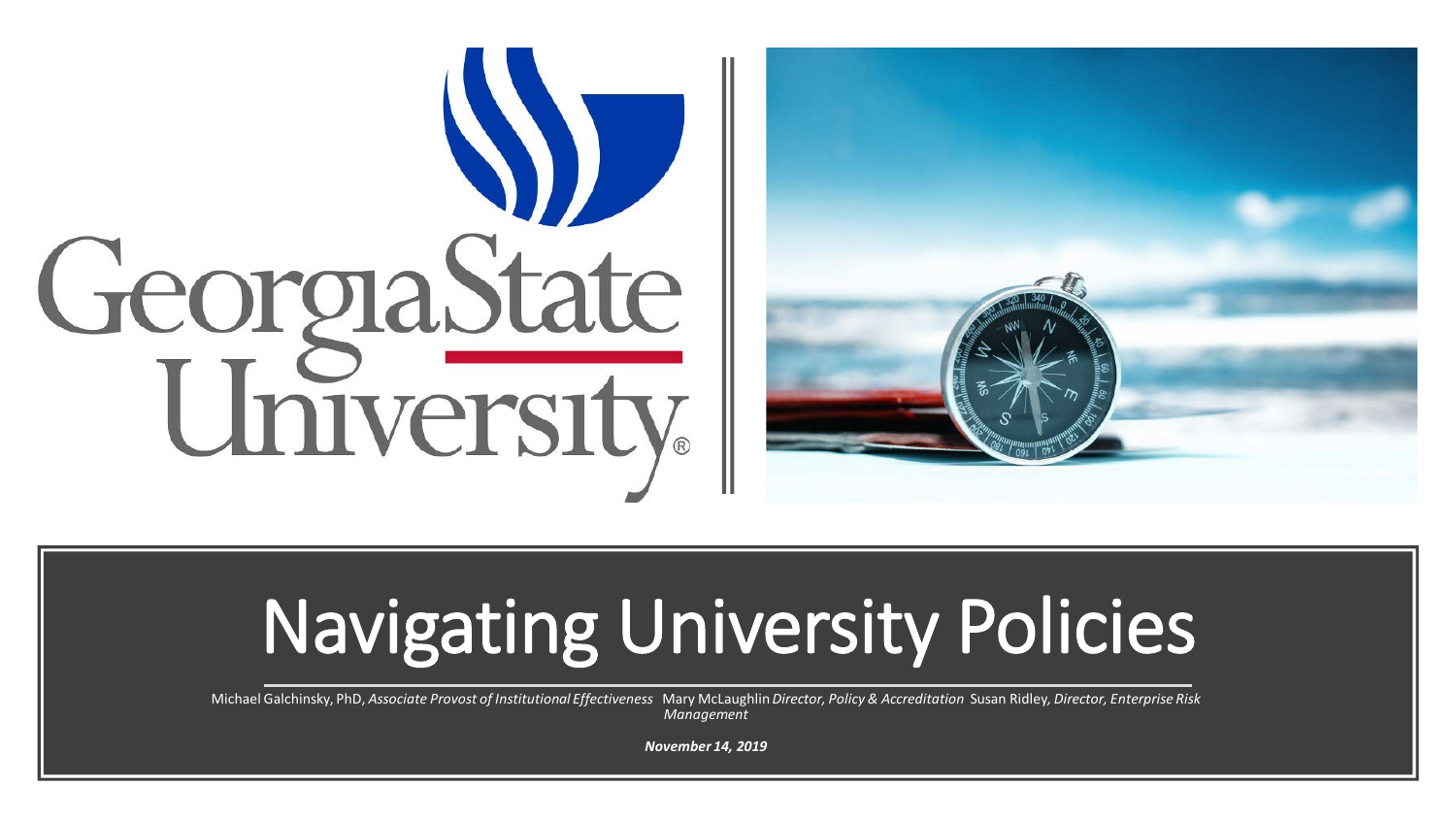

### **Start Here!**

#### **Headed out to Sea – Policy at GSU**

The Players

#### **Learning to Sail– The Process**

Policy Development & Management at Georgia **State** 

#### **Navigating the Waters– Adopting Best Practices**

Crafting Effective Policy & Understanding Policy **Review** 

#### **Becoming Naval Experts – Systems & Innovations**

Introduction to new policy management system and resources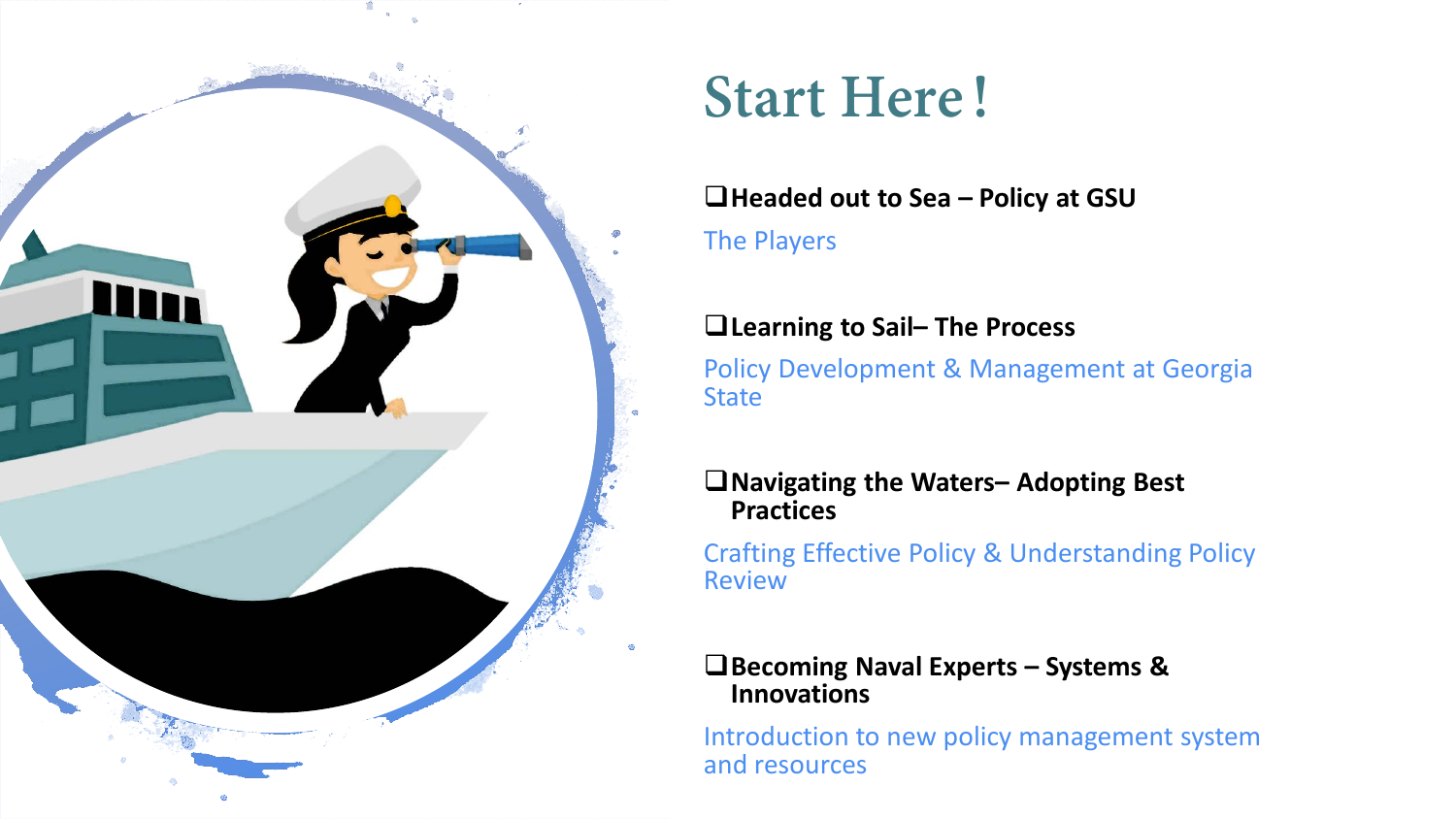### Institutional Effectiveness

*A commitment to continuous improvement is at the heart of an ongoing planning and evaluation process*



**Institutional effectiveness** is the systematic, explicit, and documented process of measuring performance against mission in all aspects of an **institution**.



Policy: **: def:** *a definite course or method of action selected from among alternatives and in light of given conditions to guide and determine present and future decisions (Merriam-Webster)*



Policies guide the way so we stay on course.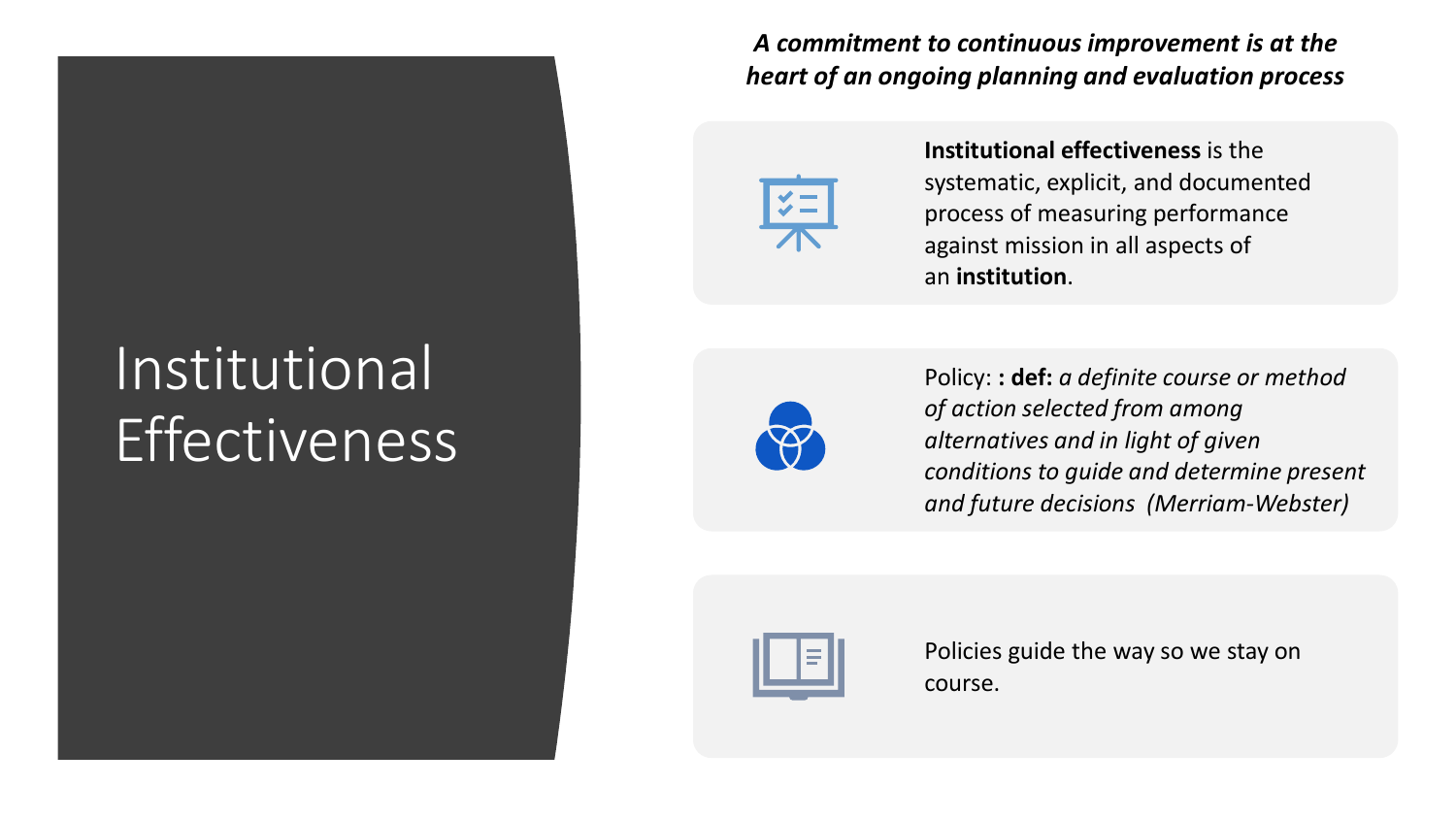

### GSU Policy on University-wide Policies

Georgia State University ("University") strives to have institution-wide policies that are consistent, concise, clear, and readily accessible to the University community. To that end, the University formally approves, revises, and posts university-wide policies.

All University-wide policies must be approved, as applicable, by either the University Senate (Academic and student policies) or the Administrative Council (Administrative Policies) prior to final approval by the President, as set forth in the University Statutes (Article IV, Section 2; Article VI, Sections 2 and 5; and Article XIII, Section 3).

Prior to any review and approval of University-wide policies by the Administrative Council, (1)<br>the Policy Advisory Group ("PAG") shall first review and recommend approval of such policies by the Administrative Council and (2) in keeping with the University Statutes, where proposed University-wide policies affect staff, the PAG shall ensure the Staff Council has the opportunity to review and make recommendations on all such University-wide policies (Article VII, Section<br>2).

This policy proposes a strategy for effective policy management of such university-wide policies that utilizes a systematic policy review process. The PAG is responsible for assuring effective policy review and management. In serving such role, the PAG will, when appropriate, and upon consultation with relevant colleges and/or business units, evaluate or comment upon the substantive content of any proposed University-wide policy. The members of the PAG shall be appointed annually by the Provost. The PAG shall be co-chaired by representatives from the Office of Institutional Effectiveness a by the Provost.

In its review of new and updated policies, the PAG may invite member(s) of the Responsible Office(s) and other university officials and/or subject matter experts who may be required to carry out the policy or whose expertise may aid in the formulation of the policy. Policies will typically be reviewed and, if necessary, amended, at least one (1) month prior to being submitted for approval to the Administrative Council.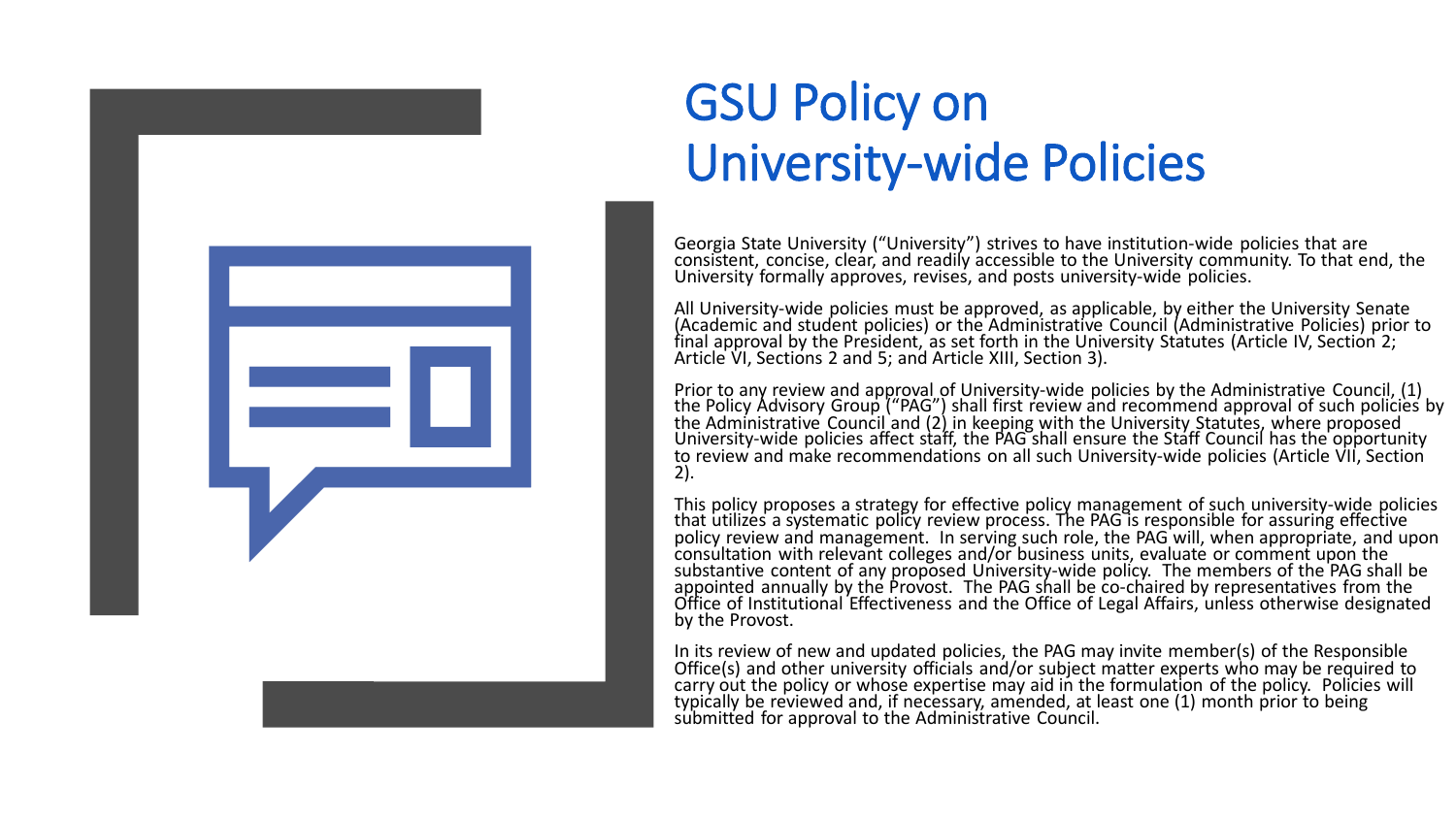## Steering Policy In The Right Direction



#### • **Policy Advisory Group (PAG)**

A University committee led by the **Office of Legal Affairs and Office of Institutional Effectiveness**, charged with advisory oversight of the administrative policy process.

#### • **Policy Administrator**

- Supports the policy committees/policy owners
- Disseminates timely information re: policies
- Maintains the policy web site and archives
- Monitors review schedule
- Assesses framework effectiveness

#### • **Policy Steward**

Subject matter experts in a particular functional area who are responsible for assisting with the substantive content for policies impacting their area. Stewards will also assist in identifying overlaps with other policies or conflicts with federal, state and Board of Regents regulations.

- **Policy Owner**
	- Prepares policy plan
	- Develops and administer policies
	- Performs scheduled reviews and assessments
	- Consults with target audience representatives during the development phase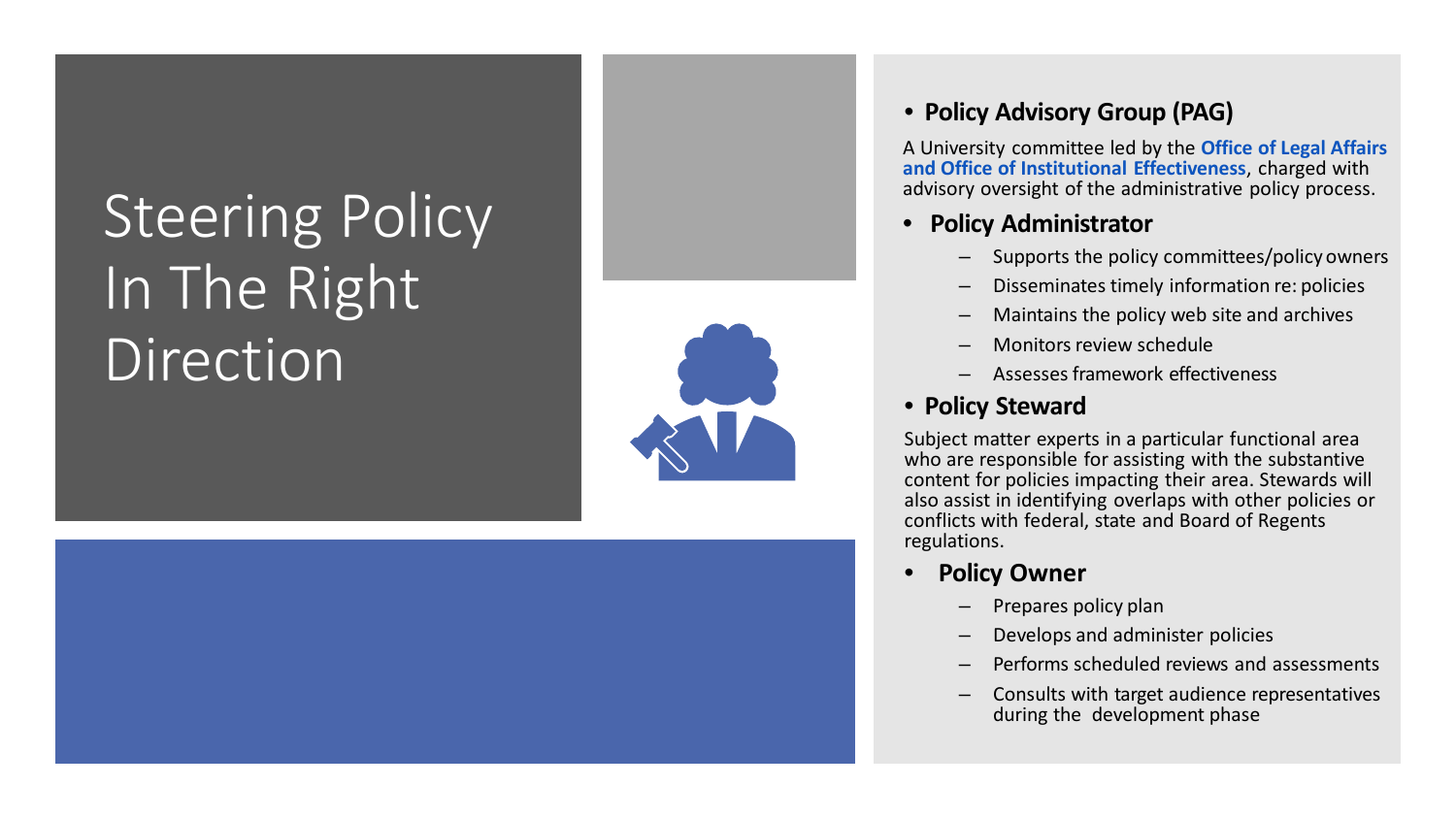## Objective for **Policy** Management

**Create a sustainable framework to develop and maintain up-to-date University policies that:** 

*Meet legal and regulatory requirements*

*Reduce risk*

*Support compliance*

*Promote ethical behavior, and* 

Are **simple** and **straightforward**!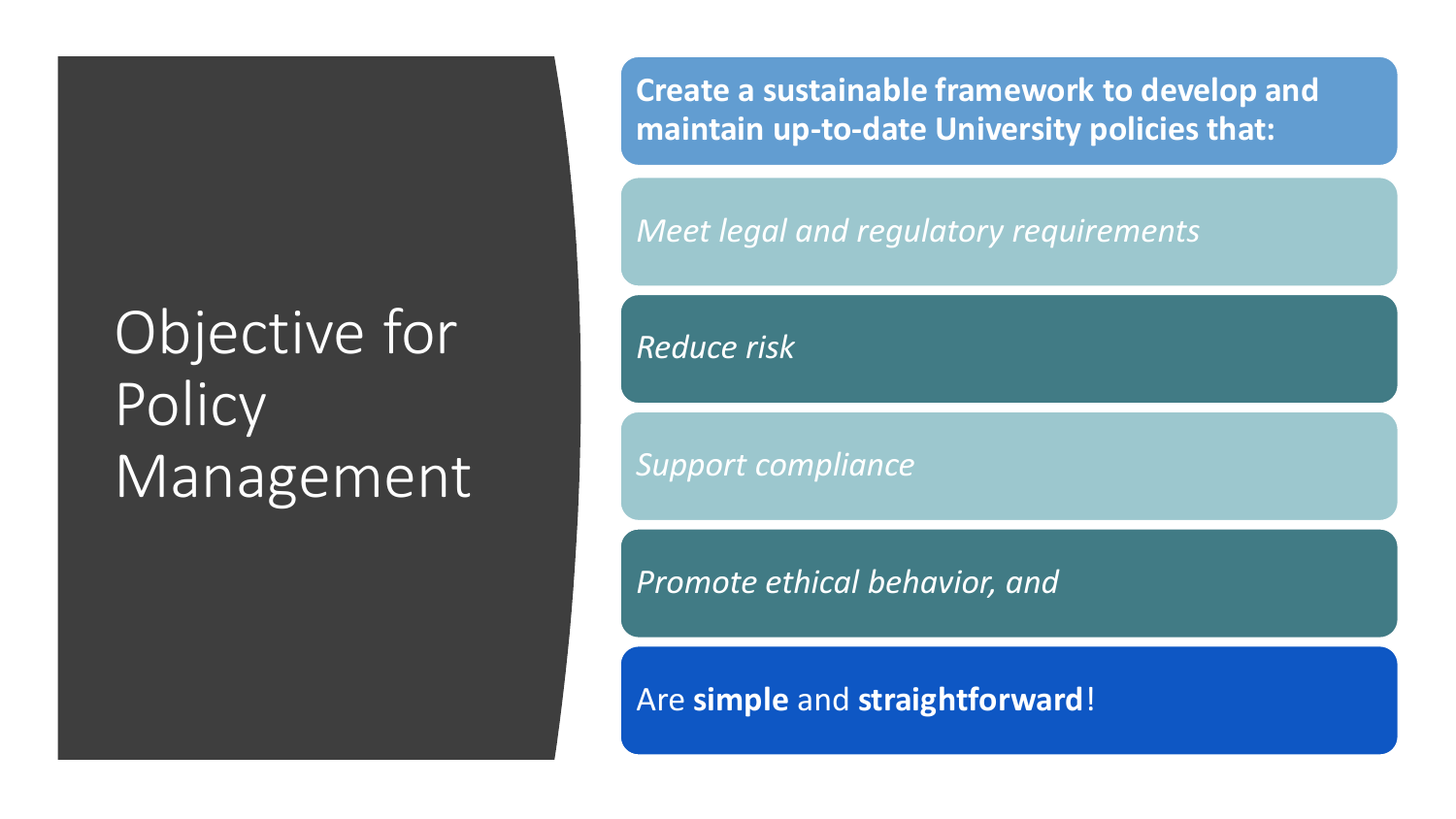

- o Does the policy accurately state the current practices?
- o Are terms in the policy adequately defined? Is it clearly stated that the policy replaces all previous policies?
- o Is your use of terminology consistent across policies if they are related?
- o If two policies are interrelated, is it clear when each policy will apply?
- o Is it clear to whom the policy applies?
- o Check related policies to ensure your policy is not in conflict with another university policy.
- o Has the law in this area changed? Check with legal affairs.
- o Internal administrative procedures should generally not be part of the policy document. Consider pulling out the procedures and placing them in separate document that can be linked to from the policy.
- o Check contact information, job titles, emails, and web links to ensure they are current.
- o Highlight text so that proposed changes are apparent.
- o If a policy is no longer relevant, suggest elimination of the policy, stating reasons why the policy is no longer relevant.
- o Discuss major changes to your policy with the policy steward and other stakeholders prior to proposing major changes.

# Policy Review Guidelines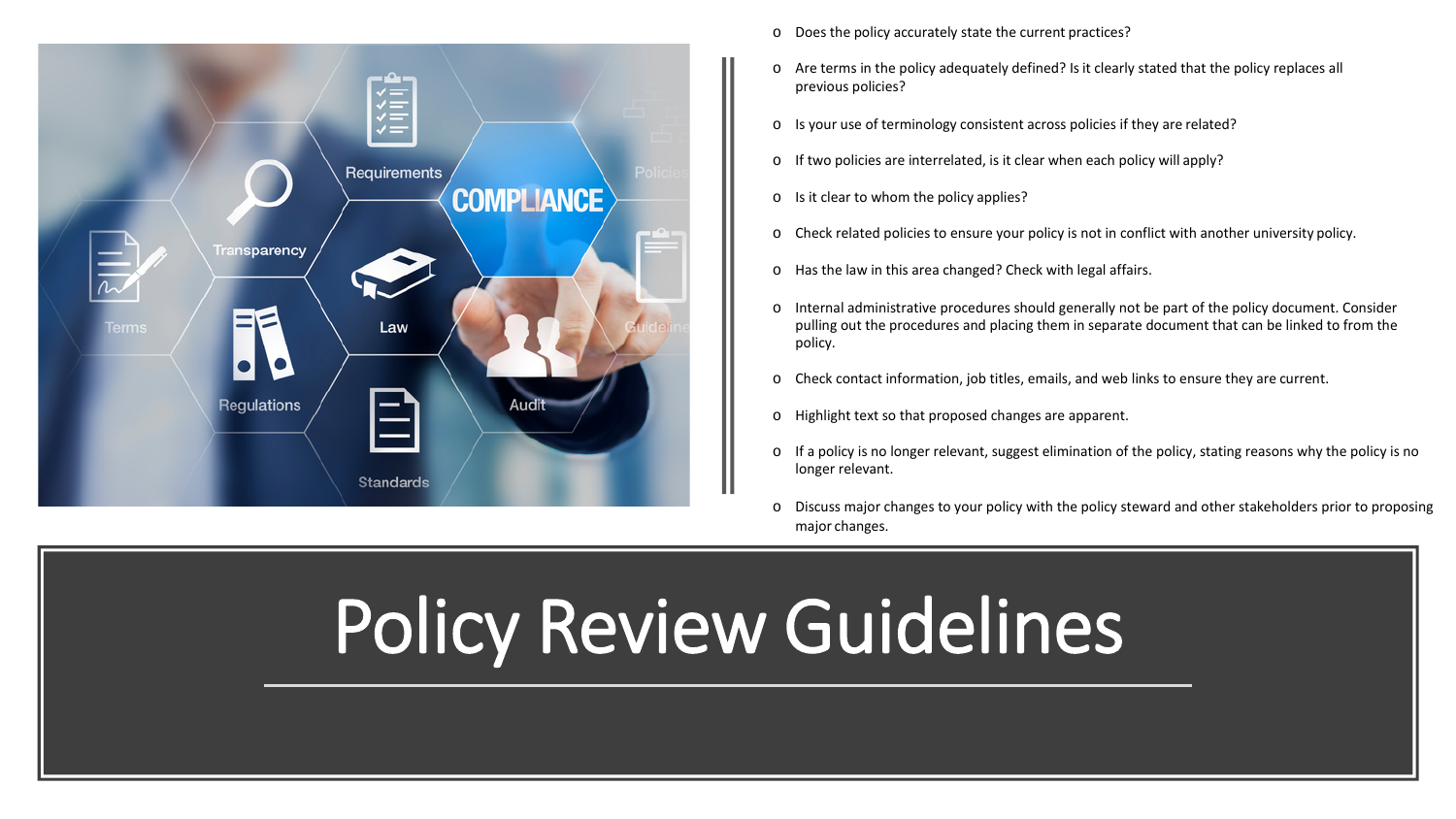### GSU Policy Lifecycle

#### **Identify Issues**

Policy issues arise based on changes in law, risk assessment, or operational needs

#### Who initiates?

- •Policy steward
- •University Senate
- •Staff Council
- •Legal
- •University-wide committees (standing and ad-hoc) •Stakeholders

### **Conduct Analysis**

-Is a policy needed or will procedures suffice? -Review of peer policies and procedures

-Consult with GSU stakeholders

-Seek guidance from Legal subject matter expert

#### **Draft Language**

Policy steward creates a draft of policy utilizing the OIE template

Policy steward works closely with Legal and other stakeholders

Review Criteria

– Agreed upon by approval committee

**Benefits** 

Ensures consistency Ability to address possible issues early in process

#### **Submit to Policy Advisory Group (PAG)**

Submit draft to PAG for review

PAG reviews and provides feedback to policy steward

PAG advises on final language and determines whether the draft policy should be submitted to Administrative Council **Request for consideration by Administrative Council** 

•PAG submits to Admin Council

- •1<sup>st</sup> meeting: Policy steward presents the policy and answers questions. Discussion.
- •Between meetings, the policy steward incorporates any feedback from Admin Council members

•2<sup>nd</sup> meeting: Policy steward presents the policy for approval

#### **Publish and Distribute**

•Determine/distribute/educate

- •Assist with policy communication
- •Publish the policy
- •Maintain the website
- •Serve in a review capacity for any training (if needed)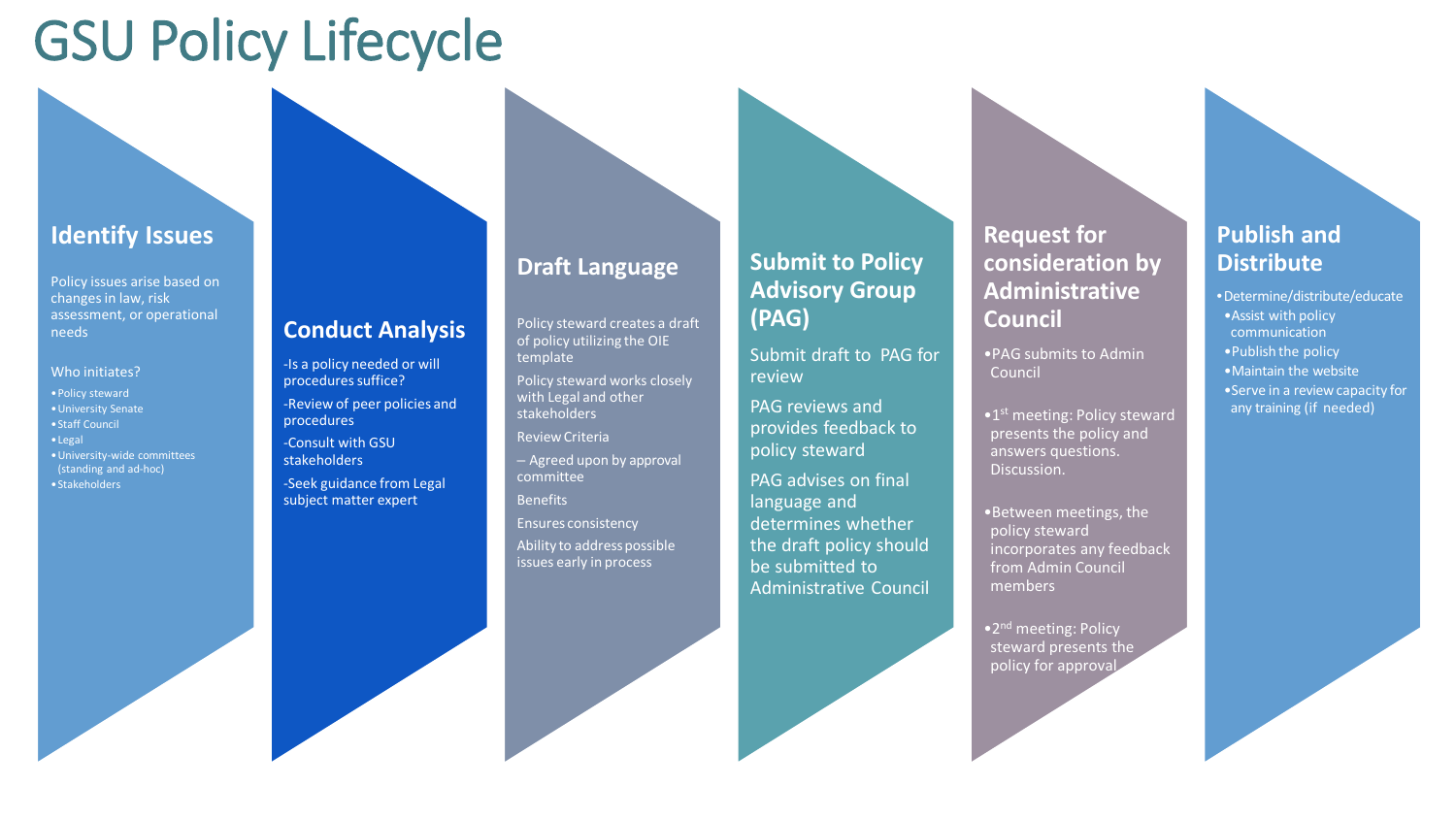### GSU Policy Ecosystem

A work in progress!



Legal Student Success HR II&T Fin & Admin OIE **Multidisciplinary** DAGS ERM Cyber GRC **Policy** Library

**Policy Advisory Group**

**Specialized Enterprise Support**

#### **2nd line of defense**

Support, documentation, tracking and coordination of policy and risk management; maturing assurance functions

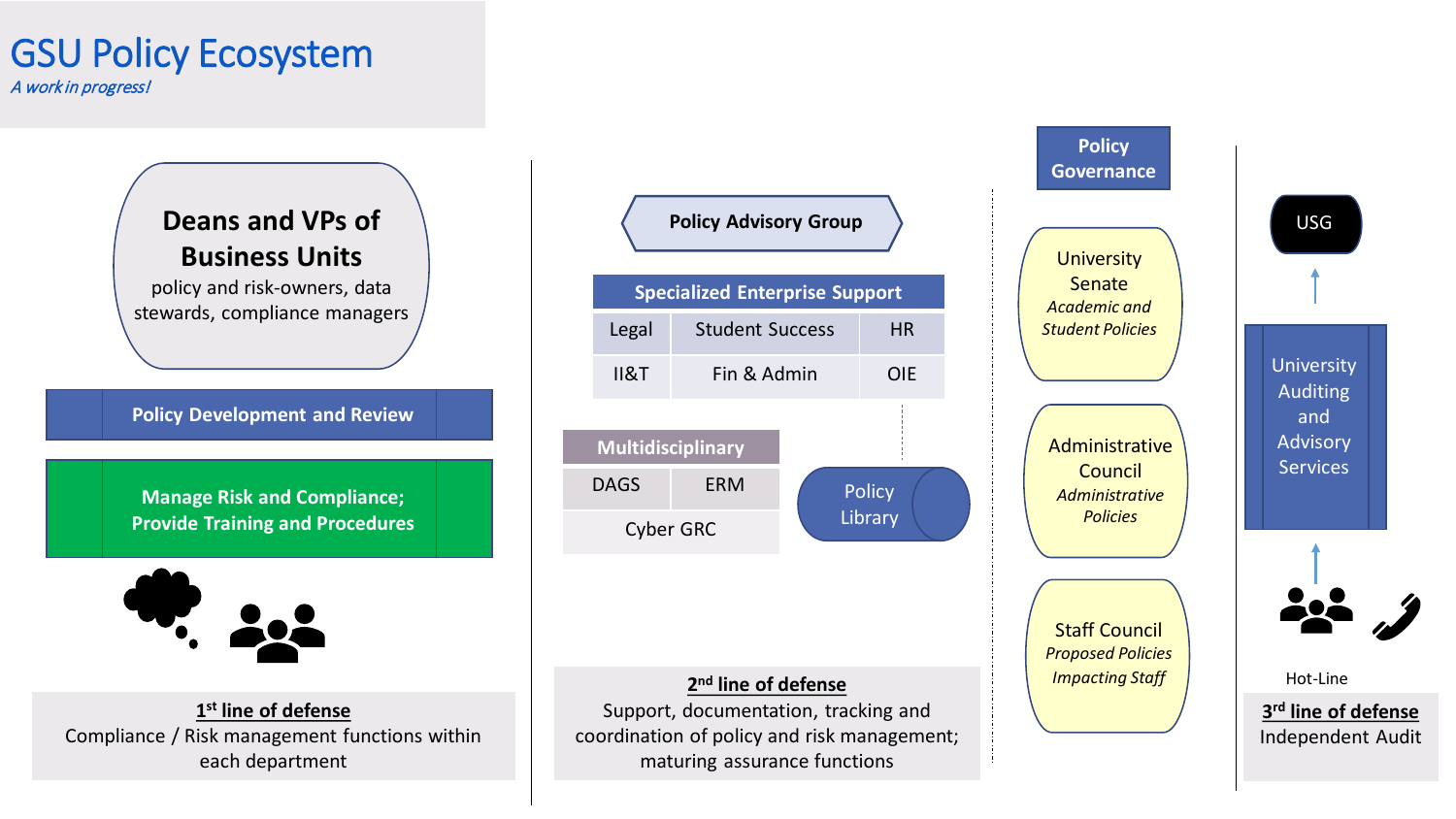Policy Process In Action *Case Examples*



### GSU Credit Card Policy



Security Camera Policy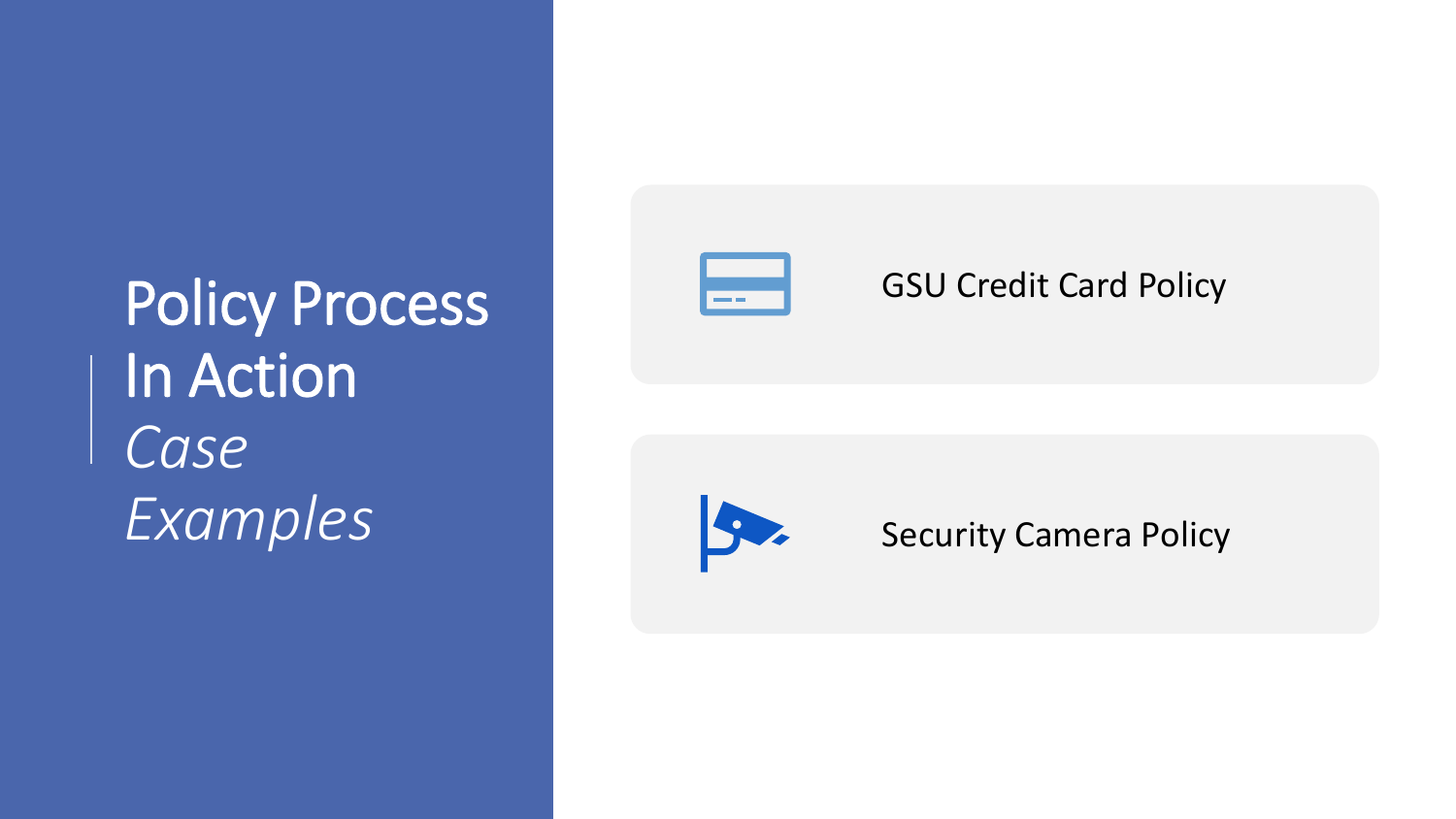### Policy and ERM in Practice: GSU Credit Card Policy (PCI-DSS)

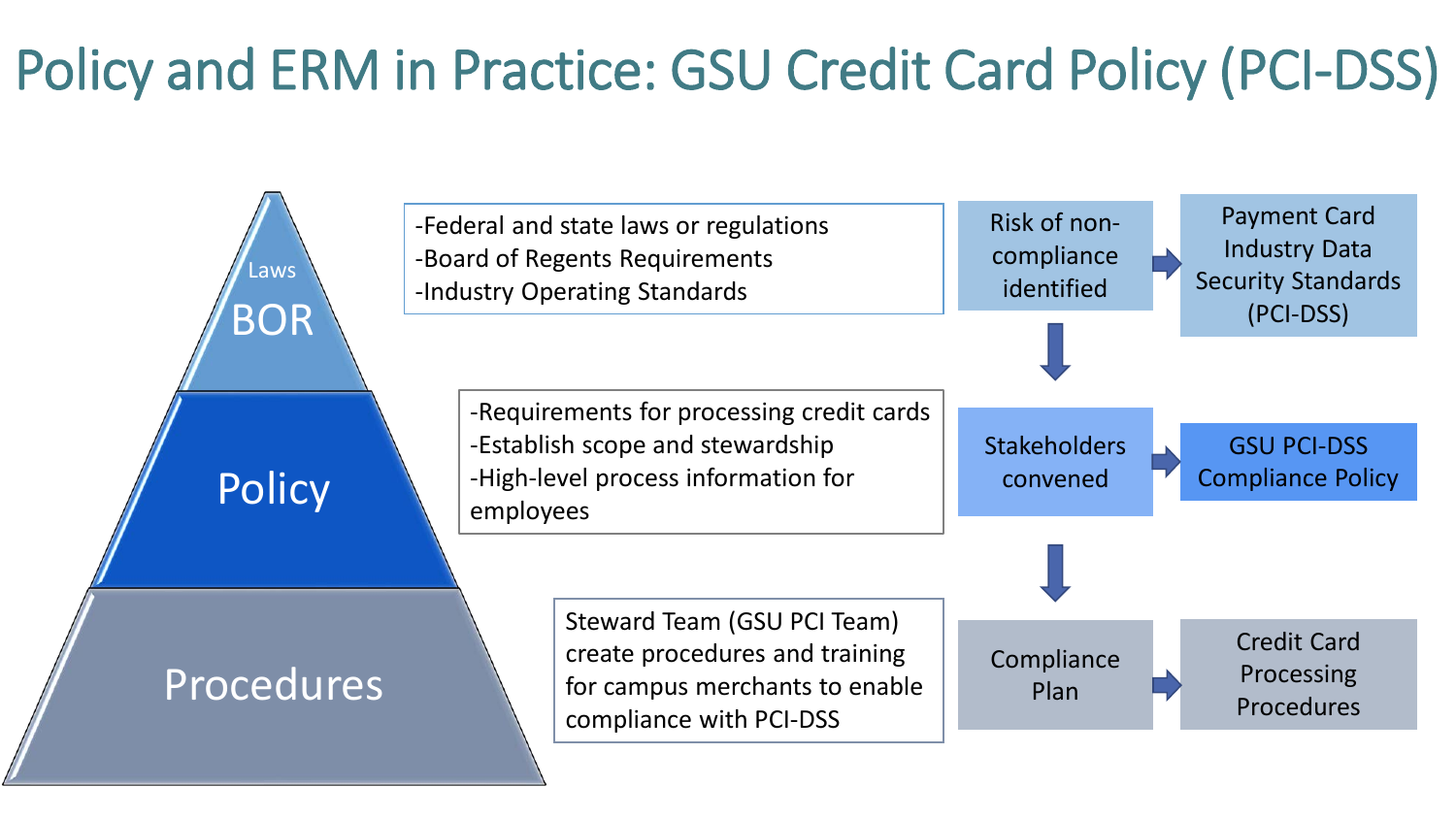### Policy and ERM in Practice: Security Camera Policy



Disparate and disconnected video surveillance systems with no overarching governance structure to determine responsibilities for assessment, procurement, installation and maintenance

Risk Assessment

An ad-hoc University committee of stakeholders convened to outline current state, research best practices, develop governance model, and identify personnel and financial resource needs.

Policy Steward identified (GSUPD)

Develop governance model and procedures

Policy passed by Administrative Council Fig. 2. [1] Security Camera

**Policy**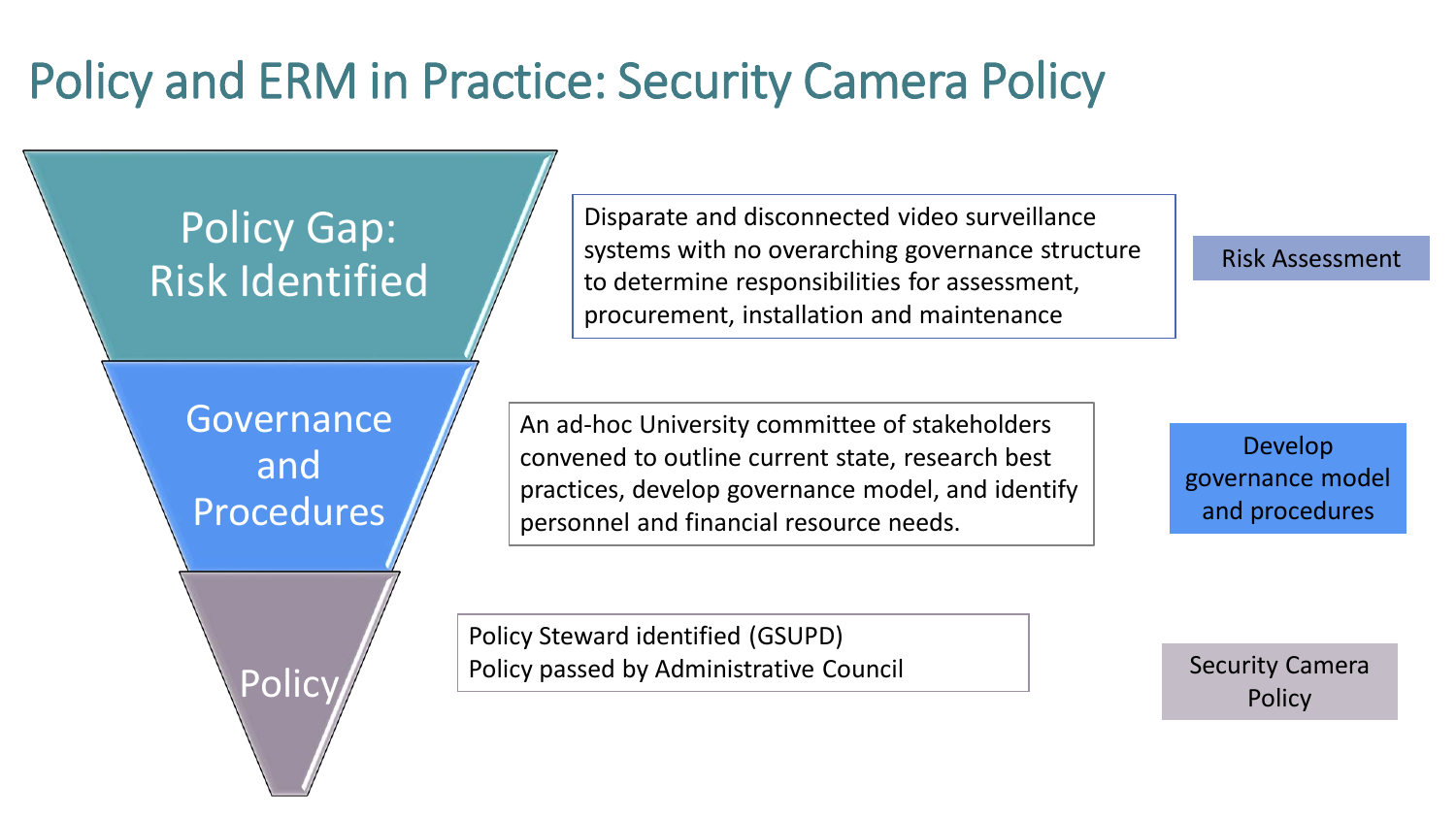## Staying on **Course**



- New Policies
- Trends
- PolicyStat
- A developing community of awareness

•Q&A